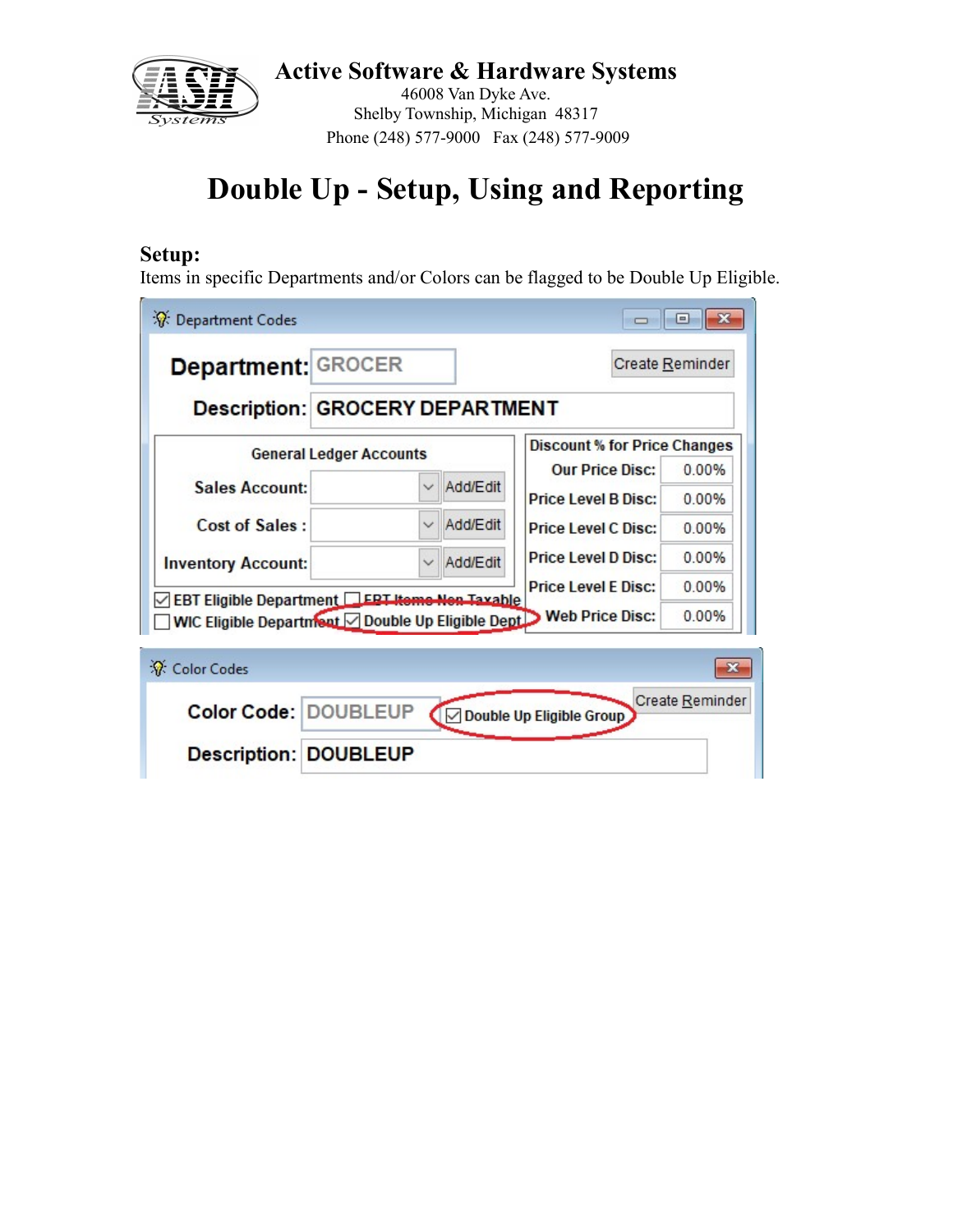

46008 Van Dyke Ave. Shelby Township, Michigan 48317 Phone (248) 577-9000 Fax (248) 577-9009

#### Using:

After scanning items that are Double Up eligible on the sales screen, Click the Total button to go to the Total Screen. Here the Double Up amount for this transaction will be displayed.

You have two options for Double Up:

1) Click the "Apply Double Up" button which will apply the Double Up eligible amount on this transaction to the Double Up Group, or

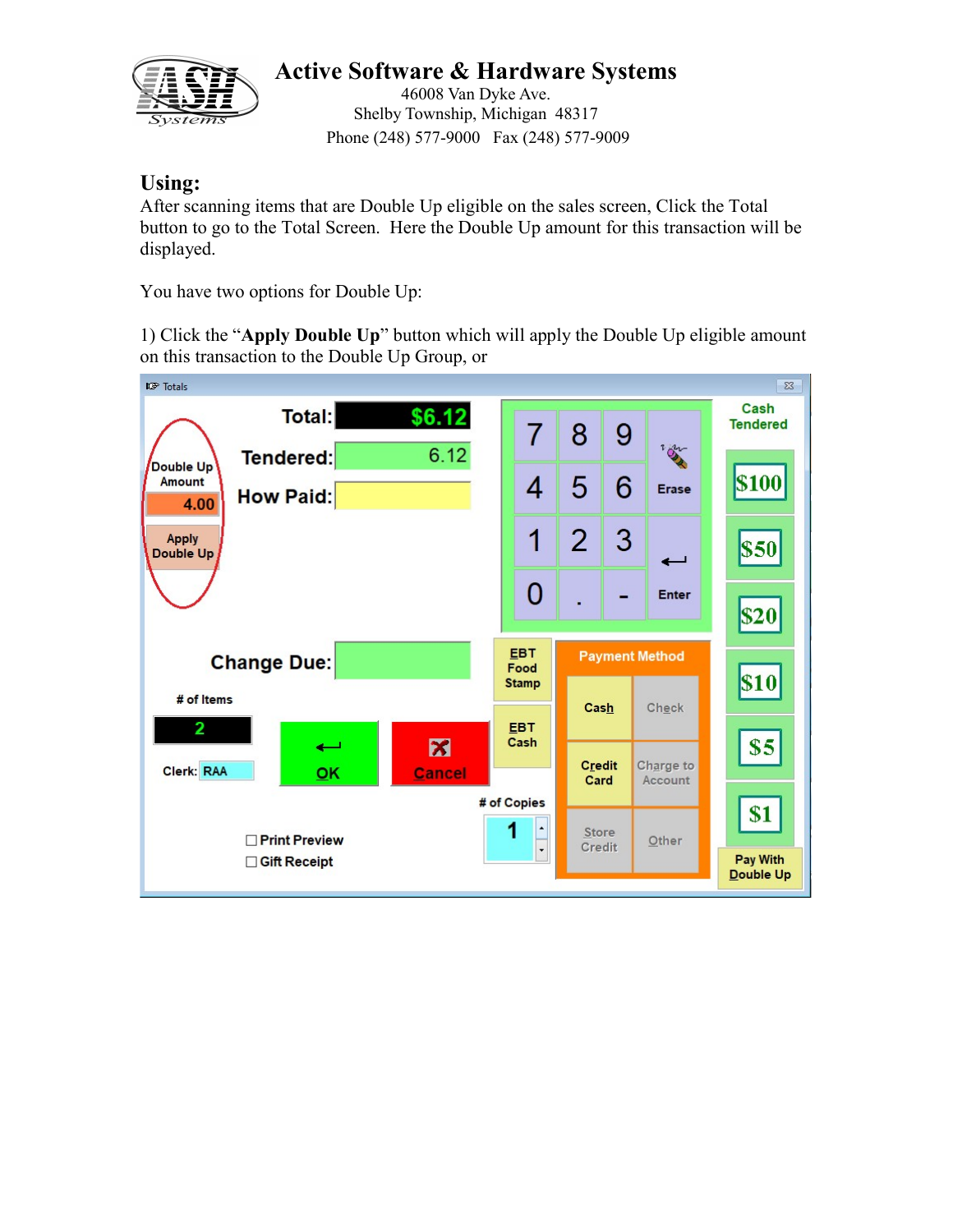

46008 Van Dyke Ave. Shelby Township, Michigan 48317 Phone (248) 577-9000 Fax (248) 577-9009

2) Click the "Pay with Double Up" button (shown below) and the Double Up eligible amount for this transaction will be applied to the transaction as a payment method.

| <b>ICP</b> Totals  |                                                       |                        |                                              |                       |              |                       | $\Sigma$                                 |
|--------------------|-------------------------------------------------------|------------------------|----------------------------------------------|-----------------------|--------------|-----------------------|------------------------------------------|
|                    | <b>Total:</b>                                         | \$6.12                 | $\overline{7}$                               | 8                     | 9            |                       | Cash<br><b>Tendered</b>                  |
| <b>Double Up</b>   | Tendered:                                             | 4.00                   |                                              |                       |              | $\sum_{i=1}^{n}$      |                                          |
| Amount<br>4.00     | <b>How Paid:</b>                                      | Double Up              | 4                                            | 5                     | 6            | Erase                 | <b>\$100</b>                             |
| Apply<br>Double Up | <b>Tendered:</b>                                      | 2.12                   | 1                                            | 2                     | $\mathbf{3}$ | ىسە                   | \$50                                     |
|                    | <b>How Paid:</b>                                      | Cash                   |                                              |                       |              |                       |                                          |
|                    |                                                       |                        | 0                                            |                       |              | <b>Enter</b>          | \$20                                     |
|                    | <b>Change Due:</b>                                    | 0.00                   | <b>EBT</b><br>Food                           |                       |              | <b>Payment Method</b> |                                          |
| # of Items<br>2    |                                                       |                        | <b>Stamp</b><br><b>EBT</b>                   | Cash                  |              | Crieck                | \$10<br><b>Select for Check payments</b> |
| Clerk: RAA         | ىسە<br>OK                                             | $\mathbf{z}$<br>Cancel | Cash                                         | <b>Credit</b><br>Card |              | Charge to<br>Account  | \$5                                      |
|                    | <b>Print Preview</b><br>П<br><b>Gift Receipt</b><br>П |                        | # of Copies<br>1<br>$\overline{\phantom{a}}$ | Store<br>Credit       |              | Other                 | \$1<br>Pay With<br>Double Up             |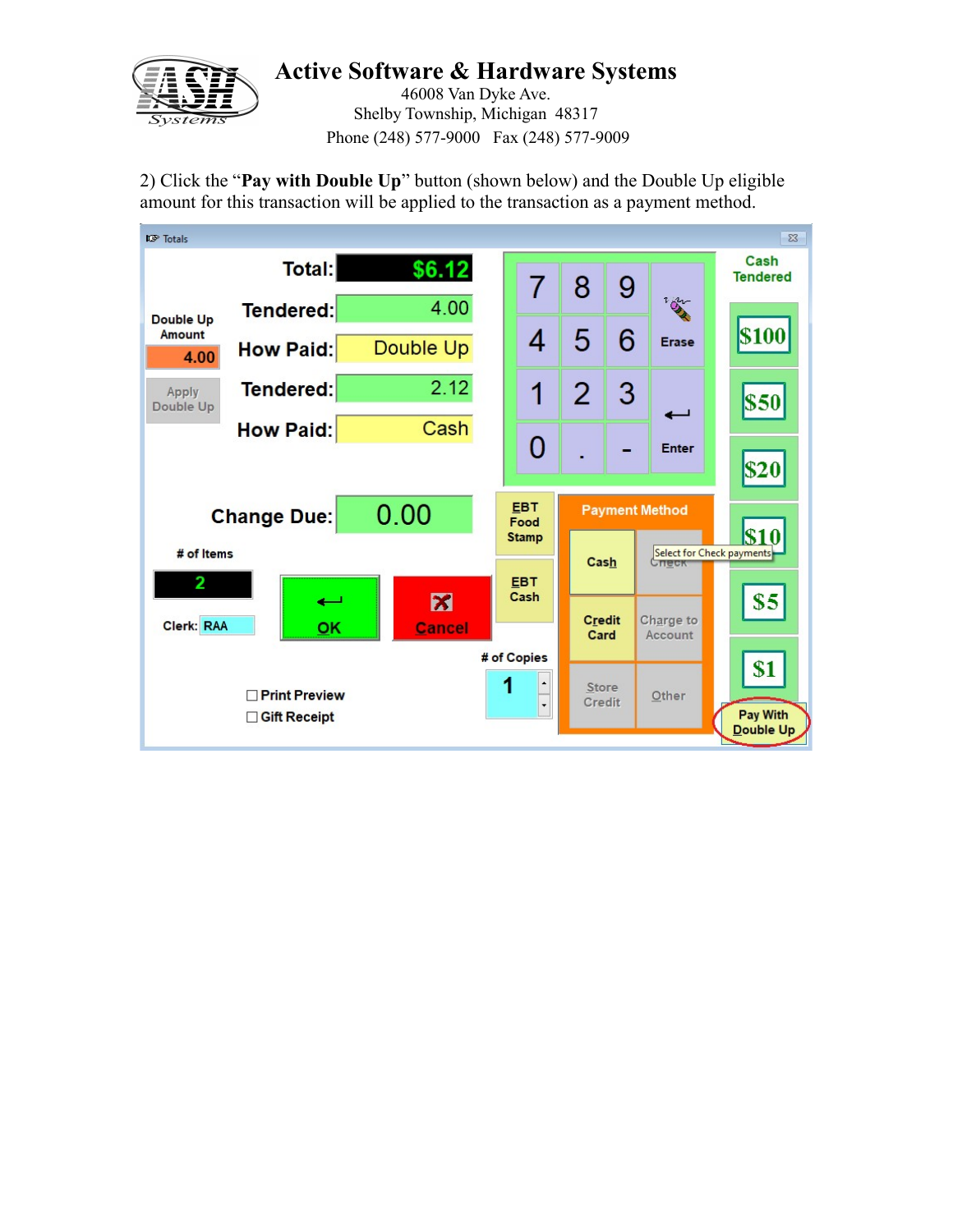

46008 Van Dyke Ave. Shelby Township, Michigan 48317 Phone (248) 577-9000 Fax (248) 577-9009

#### Reporting:

There are two reports to generate. One will display the total amount of Double Up eligible amounts applied, and the other will display the total amount of Double Up eligible amounts used as payment methods.

Sales by Style Report – Select the date range and Double Up style:

| <b>13</b> Sales Report by Sub Dept |                                 |                                                       |
|------------------------------------|---------------------------------|-------------------------------------------------------|
|                                    |                                 | <b>Sales Report by Sub Dept Criteria</b>              |
| Date Range:                        | 08/09/2021                      | 12:00:00 AM<br>42                                     |
| Through:                           | 08/09/2021                      | 11:59:59 PM<br>轁                                      |
| <b>Sub Dept Range:</b>             | <b>DOUBLEUPEA</b>               |                                                       |
|                                    | Through: DOUBLEUPEA             |                                                       |
|                                    | <b>O</b> Detail<br>) Summary    | <b>Consolidate SKU's</b><br><b>Create Sales Graph</b> |
| Print Order by:                    | <b>SKU ODescription</b>         |                                                       |
|                                    | <b>Create Excel Export File</b> |                                                       |
| Filename:                          |                                 |                                                       |
|                                    | $\vee$ Preview Report           |                                                       |
|                                    | <b>View/Print</b>               | Close                                                 |

| Page 1     |                                                                | 08/09/2021 05:12:41 PM |                 |         |          |        |        |         |                     |
|------------|----------------------------------------------------------------|------------------------|-----------------|---------|----------|--------|--------|---------|---------------------|
|            | address city<br>Start Date: 08/09/2021<br>End Date: 08/09/2021 |                        |                 |         |          |        |        |         |                     |
| <b>SKU</b> | <b>Description</b>                                             | Gross                  | <b>Discount</b> | Net     | Quantity | Cost   | Margin | Markup  | <b>Gross Profit</b> |
|            | <b>Sub Dept: DOUBLE</b>                                        | <b>DOUBLEUPEA</b>      |                 |         |          |        |        |         |                     |
| GROCERY    | GROCERY                                                        | 5.00                   | 0.00            | 5.00    | 1        | 1.25   | 75.00% | 300.00% | \$3.75              |
| GROCERY    | GROCERY                                                        | 7.00                   | 0.00            | 7.00    |          | 1.75   | 75.00% | 300.00% | \$5.25              |
| GROCERY    | GROCERY                                                        | 10.00                  | 0.00            | 10.00   |          | 2.50   | 75.00% | 300.00% | \$7.50              |
| GROCERY    | <b>GROCERY</b>                                                 | 4.00                   | 0.00            | 4.00    | 1        | 1.00   | 75.00% | 300.00% | \$3.00              |
| GROCERY    | GROCERY                                                        | 5.00                   | 0.00            | 5.00    | 1        | 1.25   | 75.00% | 300.00% | \$3.75              |
|            | <b>Totals for Sub Dept:</b>                                    | 31.00                  | 0.00            | \$31.00 | 5        | \$7.75 | 75.00% | 300,00% | \$23.25             |
|            | <b>TOTALS:</b>                                                 | 31.00                  | 0.00            | \$31.00 | 5        | \$7.75 | 75.00% | 300.00% | \$23.25             |
|            |                                                                | <b>GRAND TOTAL:</b>    |                 | \$31.00 |          |        |        |         |                     |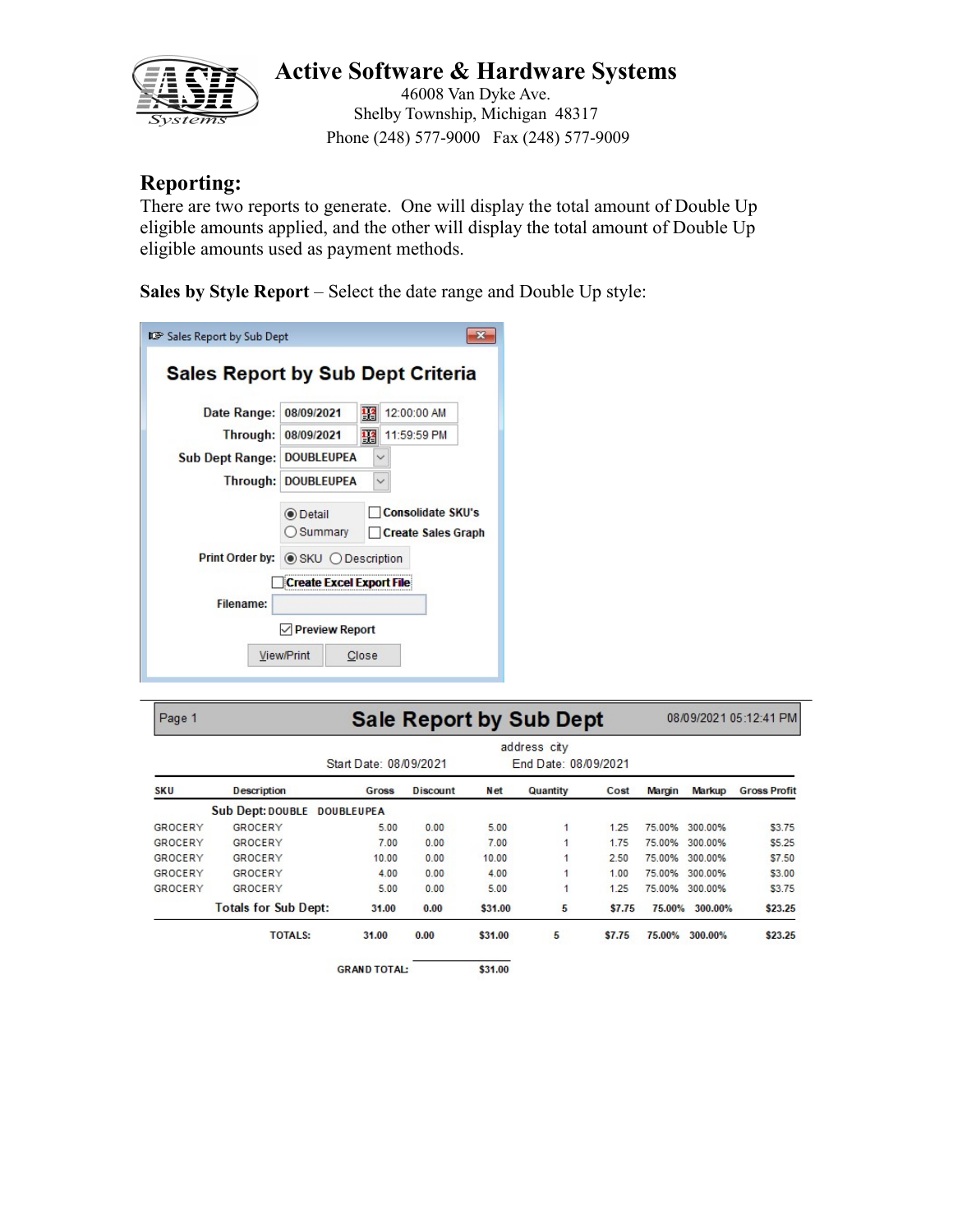

46008 Van Dyke Ave. Shelby Township, Michigan 48317 Phone (248) 577-9000 Fax (248) 577-9009

Transaction Report: Select the Date Range and select Double Up as the Payment Type.

| <b>In Transaction Report</b>                                                                                                                                                           |  |                                                                                                                              |  |            |                  |                                 |  |  |
|----------------------------------------------------------------------------------------------------------------------------------------------------------------------------------------|--|------------------------------------------------------------------------------------------------------------------------------|--|------------|------------------|---------------------------------|--|--|
|                                                                                                                                                                                        |  | <b>Transaction Report Criteria</b>                                                                                           |  |            |                  |                                 |  |  |
| Date Range:                                                                                                                                                                            |  | 08/09/2021                                                                                                                   |  | 13         | 12:00:00 AM      |                                 |  |  |
| Through:                                                                                                                                                                               |  | 08/10/2021                                                                                                                   |  | 聖          | 11:59:59 PM      |                                 |  |  |
|                                                                                                                                                                                        |  | Invoices Only<br><b>O All Transactions</b><br>◯ Payments/Adjustments Only                                                    |  |            |                  |                                 |  |  |
| <b>Only Payment Types:</b>                                                                                                                                                             |  |                                                                                                                              |  |            |                  |                                 |  |  |
|                                                                                                                                                                                        |  | All payment Types<br>Other<br>○ Cash<br>○ Credit Card<br>○ Gift Card<br>$\bigcirc$ Checks<br>◯ Charge to Accourt © Double Up |  |            |                  | Store Credit<br><b>EBI Card</b> |  |  |
| <b>Check Type:</b>                                                                                                                                                                     |  |                                                                                                                              |  |            |                  |                                 |  |  |
| Group By: O None                                                                                                                                                                       |  |                                                                                                                              |  | O Register | $\bigcirc$ State |                                 |  |  |
| Include Shipping & Handling<br><b>Include Customer &amp; Company Name</b><br><b>Summary Format</b><br><b>▽ Preview Report</b><br>$\odot$ All $\bigcirc$ Taxable $\bigcirc$ Non Taxable |  |                                                                                                                              |  |            |                  |                                 |  |  |
|                                                                                                                                                                                        |  | View/Print                                                                                                                   |  | Close      |                  |                                 |  |  |

| Page 1                                    |  |                                  |                                               | <b>Transaction Report</b> |              |                                     |           |                          | 08/09/2021 05:18:13 PM |       |
|-------------------------------------------|--|----------------------------------|-----------------------------------------------|---------------------------|--------------|-------------------------------------|-----------|--------------------------|------------------------|-------|
|                                           |  |                                  |                                               |                           |              | address city                        |           |                          |                        |       |
| Date: 08/09/2021 thru: 08/10/2021<br>Date |  |                                  | Time Clerk Reg Invoice Customer Tendered Paid | <b>Amount How</b>         |              | 2nd Amt How<br><b>Tendered Paid</b> |           | Change                   | Tax                    | Total |
| 08/09/2021 16:11 RAA 001 3805             |  |                                  | 444                                           |                           | 6.00 DOUBLE  | 0.00                                |           | 0.00                     | 0.00                   | 6.00  |
| 08/09/2021 16:29 RAA 001 3809             |  |                                  |                                               |                           | 15 00 DOUBLE | 0.00                                |           | 0.00                     | 0.00                   | 15.00 |
| 08/09/2021 17:11 RAA 001 3811             |  |                                  |                                               |                           | 4 00 DOUBLE  |                                     | 2 12 CASH | 0.00                     | 0.12                   | 6.12  |
|                                           |  | <b>TOTALS:</b>                   |                                               | 25.00                     |              | 2.12                                |           | 0.00                     |                        | 27.12 |
|                                           |  |                                  |                                               |                           |              |                                     |           |                          | 0.12                   |       |
|                                           |  | Cash Totals:                     |                                               | 31.42                     |              |                                     |           |                          |                        |       |
|                                           |  | Credit Card Totals:              |                                               | 0.00                      |              |                                     |           |                          |                        |       |
|                                           |  | <b>Check Totals:</b>             |                                               | 0.00                      |              |                                     |           |                          |                        |       |
|                                           |  | <b>Charge to Account Totals:</b> |                                               | 7.00                      |              |                                     |           |                          |                        |       |
|                                           |  | <b>Store Credit Totals:</b>      |                                               | 0.00                      |              |                                     |           | <b>Double Up Totals:</b> |                        | 25.00 |